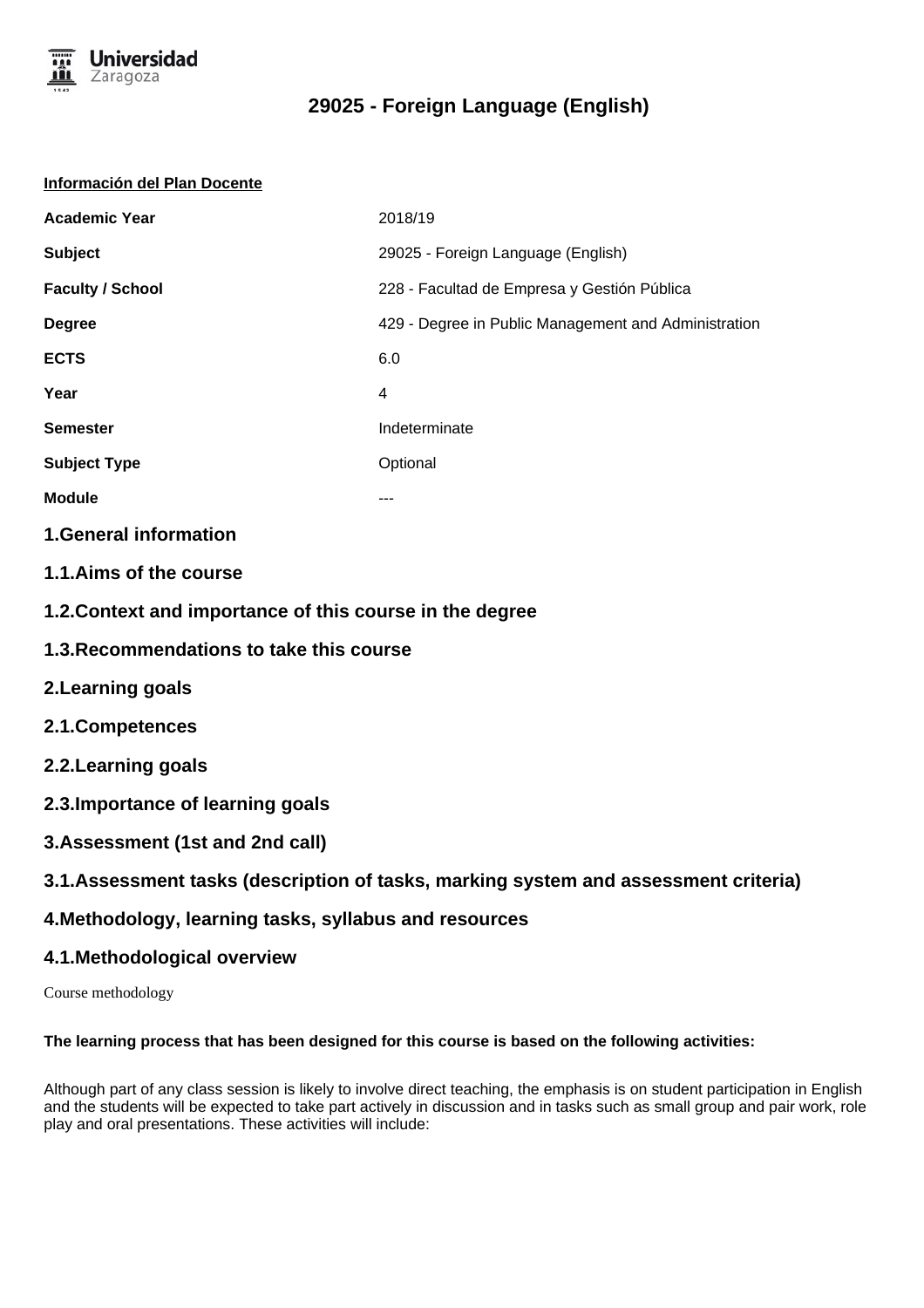

. Oral and written communication tasks.

. Analysis and production of written texts relating to business topics as well as copies of the most common documents and correspondence to be encountered in the business professional practice.

- . Representation and description of trends and statistic data.
- . Oral presentation of a business project or new ideas.
- . Simulation of real business situations

The student will also be expected to spend time studying outside the class using extra facilities and materials to help them develop their expertise as an independent language learners.

## **4.2.Learning tasks**

#### **The programme offered to students to help them achieve the learning outcomes includes the following activities:**

**1:** Lectures: with the main objective of conveying the fundamental concepts of the module, so that goals set by the teacher are achieved. The lecture is expected to be participatory and to encourage debate and clarify issues and questions based on the learning materials.

**2:** Practice sessions: individual and group tasks on business related discussions, team work and group interaction, preparation and presentation of companies, projects or ideas, simulation of business situations.

**3:**Tutorials and evaluation that allow a more direct and personal support to students in order to monitor tasks, answer questions and guide them in their academic work. These tutorials may be individual or in a group.

#### **4.3.Syllabus**

#### **Course syllabus**

Contents are divided into five modules that are distributed as follows:

#### **THE COMPANY**

-Description of a company organization: hierarchy and functions

-Description of job positions and responsibilities

-Profile of a company

#### **SOCIALISING AND TELEPHONING**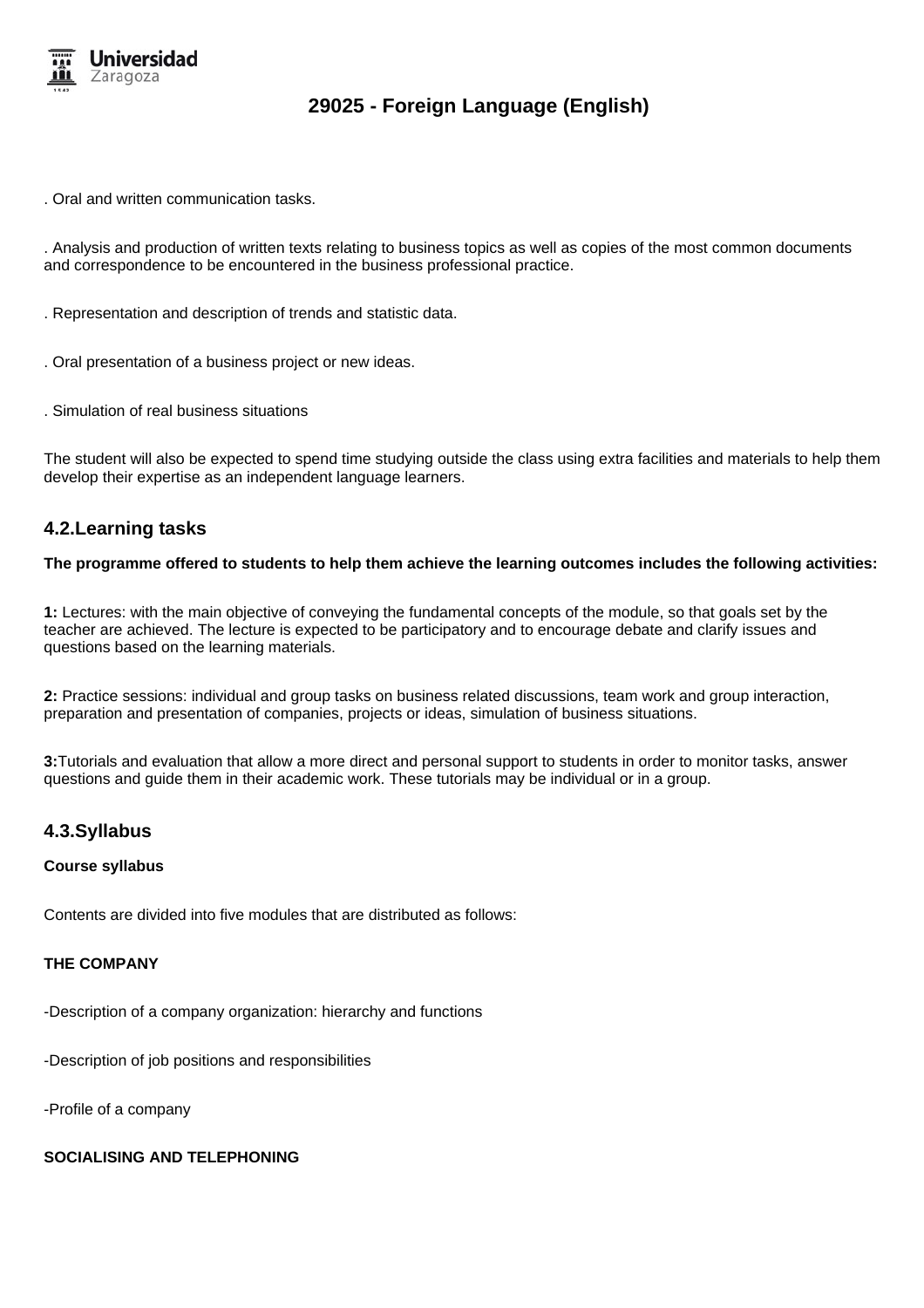

- -Greetings and introductions
- -Telephone language
- -Cross-cultural (mis)understanding

#### **RECRUITMENT**

- -The process of recruitment: job offers
- -The process of job application: writing a CV and a letter of application
- -The job interview

#### **BUSINESS PRESENTATIONS**

- -Preparation of a business presentation
- -Structure of a presentation
- -Language reference and instructions for delivering a presentation
- Instruction for the presentation of a project

#### **BUSINESS CORRESPONDENCE**

- -Documents used in international business and institutional contexts
- -Business letters and e-mail writing

## **4.4.Course planning and calendar**

## **Timetable of classroom sessions and assignments deadlines**

The timing of the sessions, activities and key dates concerning assignments deadlines will be communicated to students during the semester in due time in class and through the Moodle Platform.

The official hours and dates of the final exams can be found on the web page of the Faculty of Business and Public Administration of Huesca.

Note that it is the responsibility of students to ensure that they have read and understood all the information about the course, and have checked lessons timetable and exam dates in advance, so as to be able to plan their work schedule. If